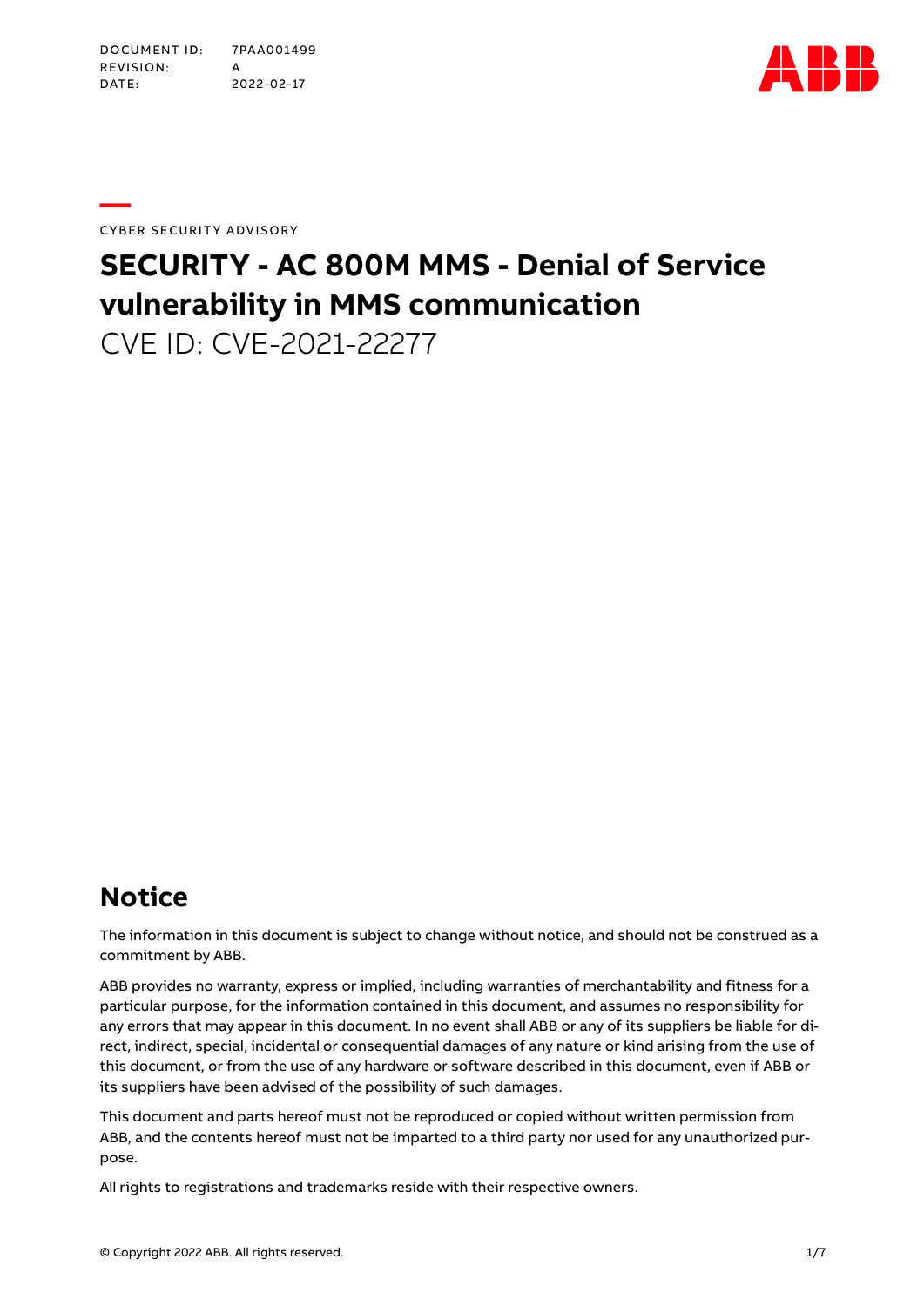DOCUMENT ID: 7PAA001499 CYBER SECURITY ADVISORY REVISION: DATE: 2022 -02 -17

### **Purpose**

ABB has a rigorous internal cyber security continuous improvement process which involves regular testing with industry leading tools and periodic assessments to identify potential product issues. Occasionally an issue is determined to be a design or coding flaw with implications that may impact product cyber security.

When a potential product vulnerability is identified or reported, ABB immediately initiates our vulnerability handling process. This entails validating if the issue is in fact a product issue, identifying root causes, determining what related products may be impacted, developing a remediation, and notifying end users and governmental organizations (e.g., ICS-CERT).

The resulting Cyber Security Advisory intends to notify customers of the vulnerability and provide details on which products are impacted, how to mitigate the vulnerability or explain workarounds that minimize the potential risk much as possible. The release of a Cyber Security Advisory should not be misconstrued as an affirmation or indication of an active threat or ongoing campaign targeting the products mentioned here. If ABB is aware of any specific threats it will be clearly mentioned in the communication.

The publication of this Cyber Security Advisory is an example of ABB's commitment to the user community in support of this critical topic. Responsible disclosure is an important element in the chain of trust we work to maintain with our many customers. The release of an Advisory provides timely information which is essential to help ensure our customers are fully informed.

### **Affected products**

#### **800xA, Control Software for AC 800M**

AC 800M Controller Firmware, Version 5.1 all versions, 6.0.0-0 to 6.0.0-3, and 6.1.0-0 to 6.1.1-1. AC 800M High integrity Controller Firmware, Version 5.1.1-x, 6.0.0-0 to 6.0.0-3, and 6.1.0-1 to 6.1.1-1.

#### **Control Builder Safe, versions 1.x, 2.0 and 3.0 including,**

AC 800M High Integrity Controller Firmware, Version 5.1.1-1, 5.1.1-2 CC1, 6.0.0-1, and 6.1.1-0. AC 800M Controller Firmware, Version 5.1.1-2, 6.0.0-1, and 6.1.1-0.

#### **Compact Product Suite - Control and I/O**

AC 800M Controller Firmware, Version: 5.1 all versions , 6.0.0-0 to 6.0.0-3, and 6.1.0-0 to 6.1.1-1.

#### **ABB Base Software for SoftControl**

AC 800M SoftController, Version: 5.1 all versions , 6.0.0-0 to 6.0.0-3, and 6.1.0-0 to 6.1.1-1.

### **Vulnerability IDs and Product Issue Numbers (PIN)**

| <b>CVE ID</b>  | <b>Product Issue Number*</b> | <b>Product</b>                        |
|----------------|------------------------------|---------------------------------------|
| CVE-2021-22277 | 800xACON-OL-5100-00291       | 800xA - Control Software for AC 800M, |
|                |                              | Control Builder Safe, Compact Product |
|                |                              | Suite - Control and I/O and ABB Base  |
|                |                              | Software for SoftControl              |

\* Product Issue Number - is an ABB internal unique identifier to identify an issue. The Product Issue Number is for example used to identify the correction of an issue in Release Notes.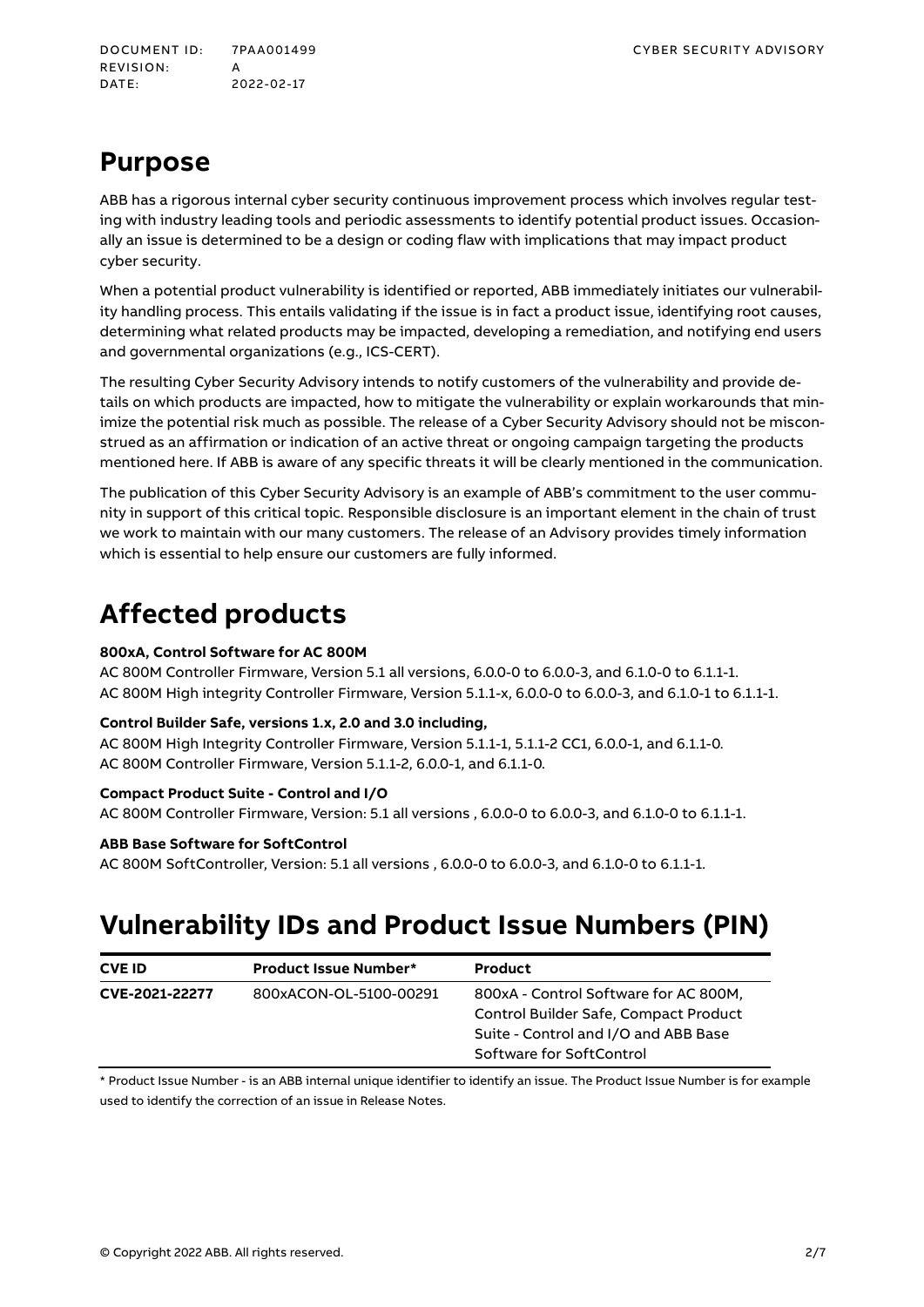### **Summary**

ABB is aware of a vulnerability in the product versions listed above.

An attacker who successfully exploited this vulnerability in the MMS protocol stack could cause the affected products to be inaccessible for a period of time or stop.

### **Recommended immediate actions**

Se[e mitigating factors.](#page-3-0) ABB is currently investigating this vulnerability to provide adequate protection to customers.

The issue is currently planned to be corrected in the following product versions. Other product versions may be relevant in future revisions:

| <b>CVE ID</b>  | <b>Product</b>                                                                              | Version                                                                               |
|----------------|---------------------------------------------------------------------------------------------|---------------------------------------------------------------------------------------|
| CVE-2021-22277 | 800xA, Control Software for AC 800MCompact<br>(including ABB Base Software for SoftControl) | 6.2.0-0 (coming revision),<br>6.1.1-2 (coming revision),<br>6.0.0-4 (coming revision) |
|                | Control Builder Safe (including ABB Base Software<br>for SoftControl)                       | Next version after 3.0                                                                |
|                | Compact Product Suite - Control and I/O<br>(including ABB Base Software for SoftControl)    | 6.2.0-0 (coming revision)                                                             |

Customers on version 5.1 or older are recommended to upgrade to a supported version that is not affected by this issue

### **Vulnerability severity and details**

A vulnerability exists in the MMS protocol stack in the AC 800M controller firmware included in the product versions listed above. An attacker could exploit the vulnerability by sending a specially crafted message to the system node, causing the affected product to stop or become inaccessible.

Other communication protocols, application code execution and I/O copy is not affected by this vulnerability.

The severity assessment has been performed by using the FIRST Common Vulnerability Scoring System  $(CVSS) v3.1<sup>1</sup>$ .

#### **CVE-2021-22277 - 800xA, Control Software for AC 800M, Control Builder Safe, Compact Control Builder AC 800M, ABB Base Software for SoftControl**

| CVSS v3.1 Base Score:     | 7.5 (High)                                                         |
|---------------------------|--------------------------------------------------------------------|
| CVSS v3.1 Temporal Score: | 7.3 (High)                                                         |
| CVSS v3.1 Vector:         | 7.3 (High)                                                         |
| $CVSS v3.1$ Link:         | https://www.first.org/cyss/calcula-                                |
|                           | tor/3.1#CVSS:3.1/AV:N/AC:L/PR:N/UI:N/S:U/C:N/I:N/A:H/E:F/RL:U/RC:C |

 $^{\rm 1}$  The CVSS Environmental Score, which can affect the vulnerability severity, is not provided in this advisory since it reflects the potential impact of a vulnerability within the end-user organizations' computing environment; end-user organizations are therefore recommended to analyze their situation and specify the Environmental Score.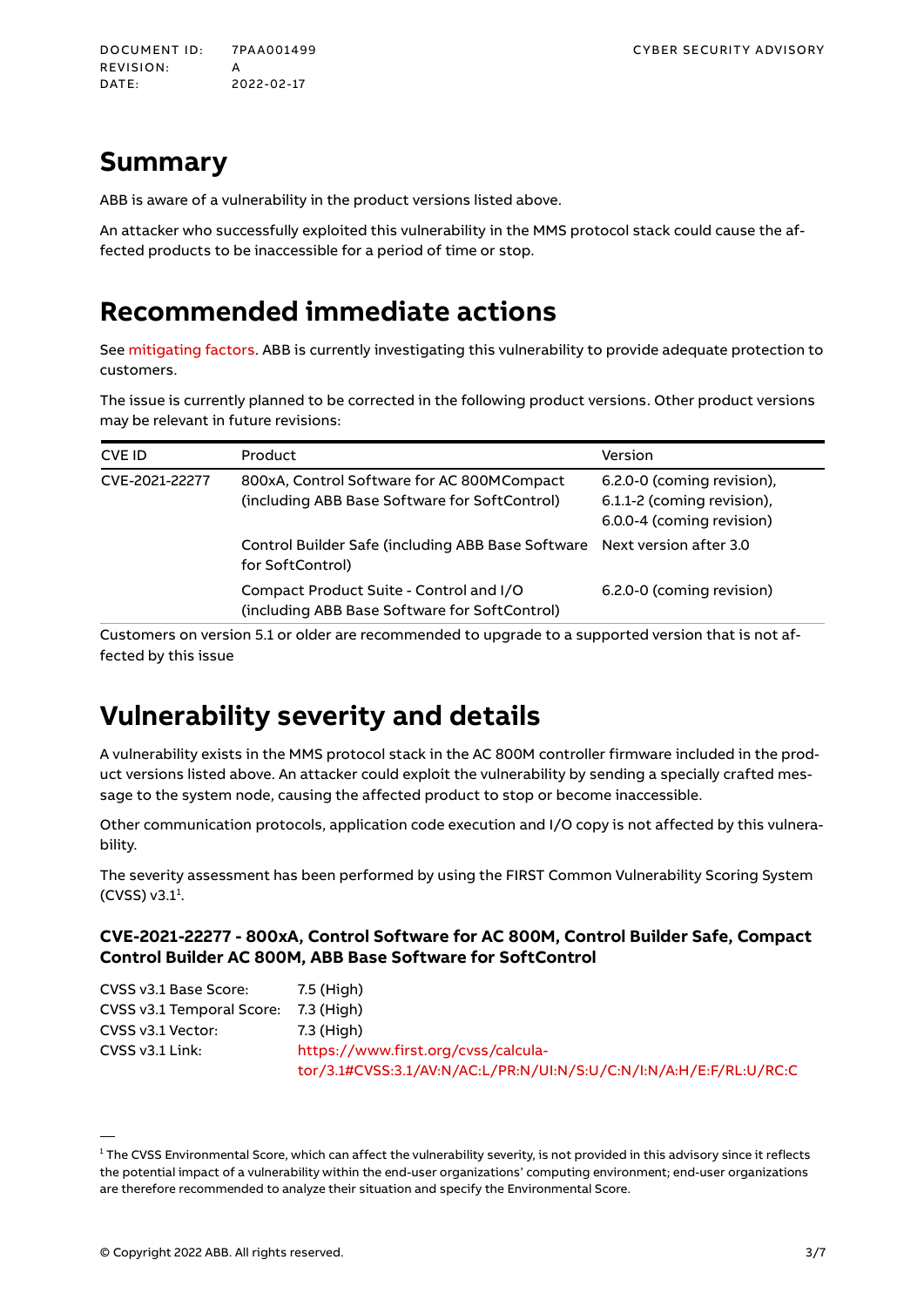<span id="page-3-0"></span>DOCUMENT ID: 7PAA001499 CYBER SECURITY ADVISORY REVISION: DATE: 2022 -02 -17

NVD Summary Link: <https://nvd.nist.gov/vuln/detail/CVE-2021-22277>

# **Mitigating factors**

Following the recommendations in the user documentation and [General security recommendations w](#page-4-0)ill limit the exposure for unauthorized access.

 The Control Network is a trusted network zone that should be protected from unauthorized access. Refer to section ["General security recommendations"](#page-4-0) for further advise on how to keep your system secure.

Recommended security practices and firewall configurations can help protect a process control network from attacks that originate from outside the network. Such practices include that process control systems are physically protected from direct access by unauthorized personnel, have no direct connections to the Internet, and are separated from other networks by means of a firewall system that has a minimal number of ports exposed, and others that must be evaluated case by case.

Process control & automation systems should not be used for general business functions (e.g. Internet browsing, email, etc.) which are not critical industrial processes. Portable computers and removable storage media should be carefully scanned for malicious software before they are connected to a control system.

### **Workarounds**

No workaround exists. Refer to the chapter mitigating factors to limit the exposure for the vulnerability.

### **Frequently asked questions**

#### **What is the scope of the vulnerability?**

An attacker who successfully exploited this vulnerability could cause the MMS communication in the affected controller to be inaccessible for a period of time (up to 30 seconds). If the communication has not recovered after this time the controller will stop.

#### **What causes the vulnerability?**

The vulnerability is caused by lack of input data validation in the MMS protocol stack in the affected products.

#### **What is the MMS protocol stack?**

The MMS protocol stack is the software implementation of the MMS communication protocol used by the affected products. The protocol defines communication messages transferred between controllers as well as between the engineering station and controllers.

#### **What might an attacker use the vulnerability to do?**

An attacker who successfully exploited this vulnerability could cause the affected AC 800M controller to become inaccessible or stop.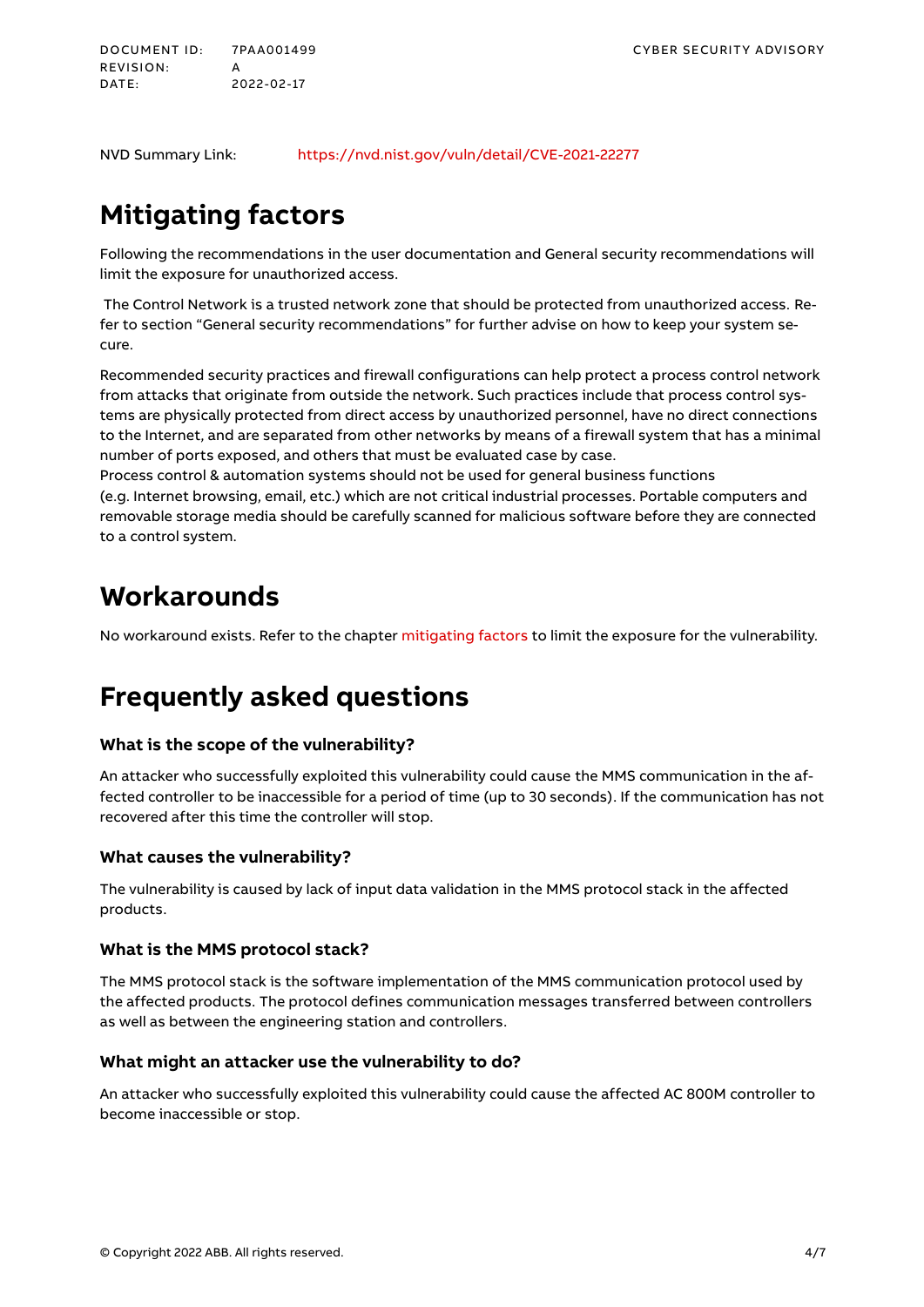<span id="page-4-0"></span>DOCUMENT ID: 7PAA001499 CYBER SECURITY ADVISORY REVISION:<br>DATE: 2022-02-17

#### **How could an attacker exploit the vulnerability?**

An attacker could try to exploit the vulnerability by creating a specially crafted message and sending the message to an affected AC 800M controller. This would require that the attacker has access to the system network, by connecting to the network either directly or through a wrongly configured or penetrated firewall, or that the attacker installs malicious software on a system node or otherwise infects the network with malicious software. Recommended practices help mitigate such attacks, see section Mitigating Factors above.

#### **Could the vulnerability be exploited remotely?**

Yes, an attacker who has network access to an affected system node could exploit this vulnerability. Recommended practices include that process control systems are physically protected, have no direct connections to the Internet, and are separated from other networks by means of a firewall system that has a minimal number of ports exposed.

#### **Can functional safety be affected by an exploit of this vulnerability?**

No, provided that the application and process logic are made in a way that a controller stop leads to a safe shutdown.

#### **What does the update do?**

The update removes the vulnerability by modifying the way that the MMS protocol stack verify input data.

#### **When this security advisory was issued, had this vulnerability been publicly disclosed?**

No, ABB received information about this vulnerability through responsible disclosure.

#### **When this security advisory was issued, had ABB received any reports that this vulnerability was being exploited?**

No, ABB had not received any information indicating that this vulnerability had been exploited when this security advisory was originally issued.

### **General security recommendations**

Control systems and the control network are exposed to cyber threats. In order to minimize these risks, the protective measures and best practices listed below are available in addition to other measures. ABB strongly recommends system integrators and asset owners to implement the measures they consider appropriate for their control system environment:

- Place control systems in a dedicated control network containing control systems only.
- Locate control networks and systems behind firewalls and separate them from any other networks like business networks and the Internet.
- Block any inbound Internet traffic destined for the control networks/systems. Place remote access systems used for remote control system access outside the control network.
- Limit outbound Internet traffic originating from control systems/networks as much as possible. If control systems must talk to the Internet, tailor firewall rules to required resources - allow only source IPs, destination IPs and services/destination ports which control systems definitely need to use for normal control operation.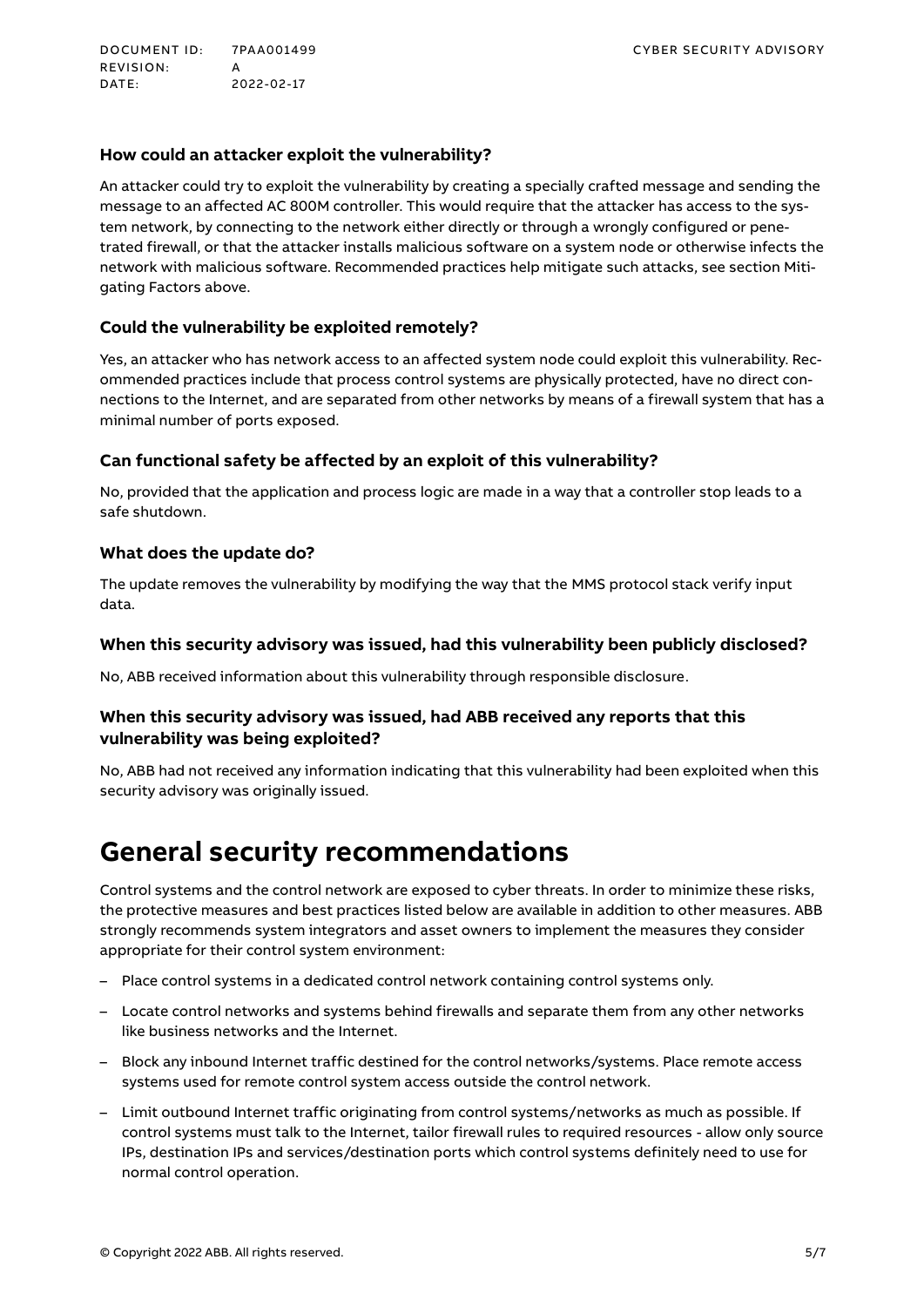- If Internet access is required on occasion only, disable relevant firewall rules and enable them during the time window of required Internet access only. If supported by your firewall, define an expiry date and time for such rules – after the expiry date and time, the firewall will disable the rule automatically.
- Limit exposure of control networks/systems to internal systems. Tailor firewall rules allowing traffic from internal systems to control networks/systems to allow only source IPs, destination IPs and services/destination ports which are definitely required for normal control operation.
- Create strict firewall rules to filter malicious network traffic targeting control system vulnerabilities ("exploit traffic"). Exploit traffic may use network communication features like source routing, IP fragmentation and/or IP tunneling. If such features are not required for normal control operation, block them on your firewall.
- If supported by your firewall, apply additional filters to allowed traffic which provide protection for control networks/systems. Such filters are provided by advanced firewall features like Application Control and Anti-Virus.
- Use Intrusion Detection Systems (IDS) or Intrusion Preventions Systems (IPS) to detect/block control system-specific exploit traffic. Consider using IPS rules protecting against control system exploits.
- When remote access is required, use secure methods, such as Virtual Private Networks (VPNs). Please ensure that VPN solutions are updated to the most current version available.
- In case you want to filter internal control network traffic, consider using solutions supporting Intra-LAN traffic control like VLAN access control lists.
- Harden your control systems by enabling only the ports, services and software required for normal control operation. Disable all other ports and disable/uninstall all other services and software.
- If possible, limit the permissions of user accounts, software processes and devices to the permissions required for normal control operation.
- Use trusted, patched software and malware protection solutions. Interact with trusted web sites and trusted email attachments only.
- Ensure all nodes are always up to date in terms of installed software, operating system and firmware patches as well as anti-virus and firewall.
- Protect control systems and all network equipment from physical access by unauthorized personnel e.g., by placing them in locked switch cabinets.

More information on recommended practices can be found in the referenced user manual.

## **Acknowledgement**

ABB thanks the Industrial Control Security Laboratory of Qi An Xin Technology Group Inc. in China for helping to identify the vulnerabilities and protecting our customers.

# **References**

| 3BSE034463* | System 800xA Reference - Network Configuration               |
|-------------|--------------------------------------------------------------|
| 2PAA120527  | System 800xA, Symphony Plus and Freelance - System Hardening |